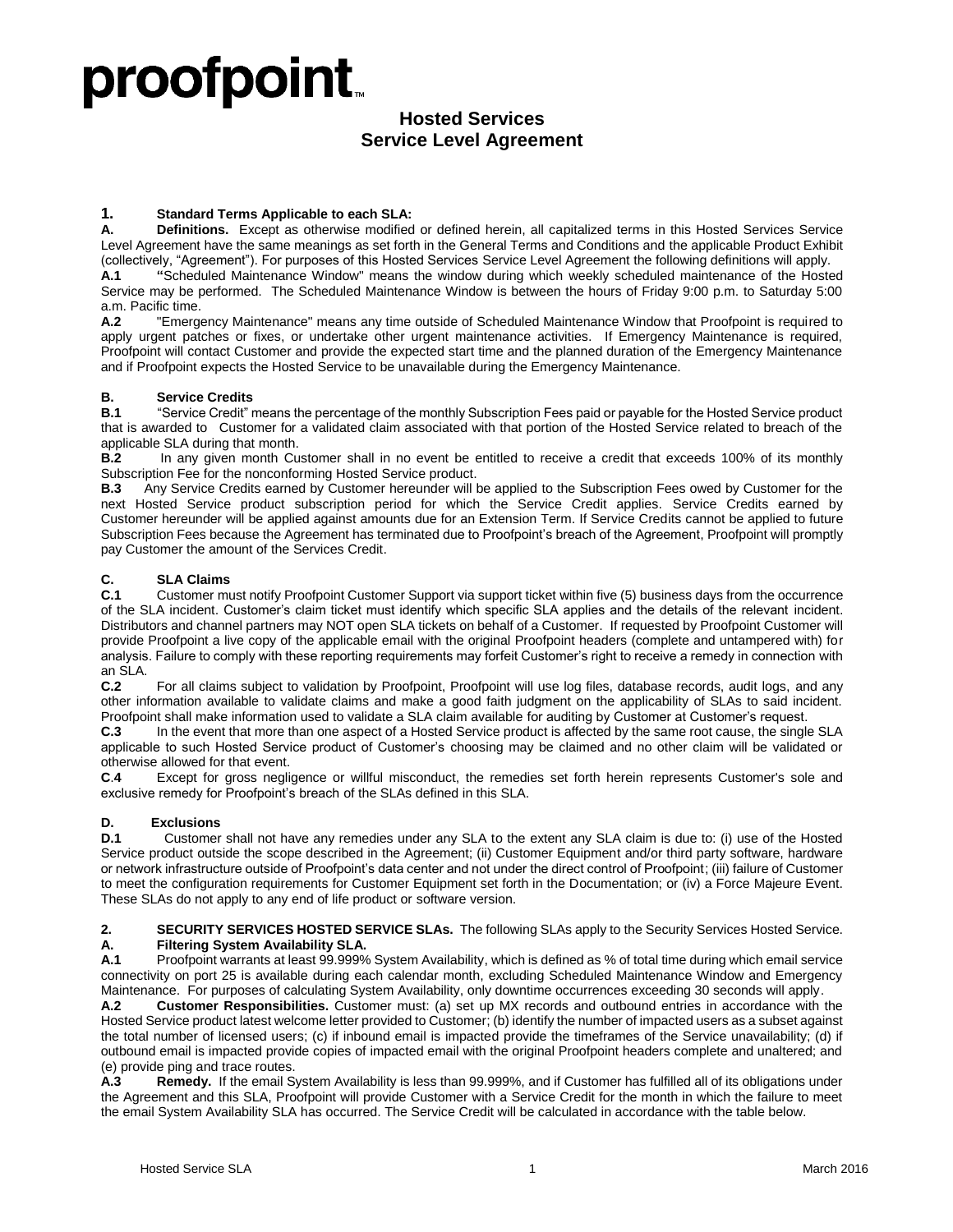| % of Email System Availability per Calendar Month | <b>Service Credit</b> |
|---------------------------------------------------|-----------------------|
| $< 99.999\%$                                      | 25%                   |
| $< 99.0\%$                                        | 50%                   |
| $< 98.0\%$                                        | 100%                  |

#### **B. Email Delivery SLA**

**B.1** Proofpoint warrants that the average of Email Delivery (as defined below) times, as measured in minutes over a calendar month, will be one (1) minute or less.<br>**B.2** For purposes of this SLA "Email De

**B.2** For purposes of this SLA "Email Delivery" is defined as the elapsed time from when a business email enters the Security Services Hosted Service network to when it exits the Security Services Hosted Service network. The Email Delivery average time measurement for a cluster is calculated using simulated or test emails. These test emails are sent at a periodic frequency and the fastest 95% email delivery times are tracked by Proofpoint to calculate the average for that month.<br>**B.3** This SLA applies only to legitimate business email (e.g. not to non-solicited bulk email) delivere

**B.3** This SLA applies only to legitimate business email (e.g. not to non-solicited bulk email) delivered to valid Mailbox accounts that are contracted for the Security Services Hosted Service.

**B.4 Exclusions**. Customer shall not have any remedies under this SLA to the extent any SLA claim hereunder is due to (i) delivery of email to quarantine; (ii) email in deferral queues; (iii) email loops; (iv) attachments (only if Customer holds a license to Targeted Attack Protection Attachment Defense); (v) suspect spam; (vi) zero hour wait; or (vii) Customer's primary email server is unable to accept email on initial attempt.

**B.5 Remedy.** If in any calendar month the Email Delivery SLA is not met and if Customer has fulfilled all of its obligations under the Agreement and this SLA, Proofpoint will provide Customer with a Service Credit for the month in which the failure to meet this SLA has occurred. The Service Credit will be calculated in accordance with the table below.

| <b>Average Email Delivery Time</b> | <b>Service Credit</b> |
|------------------------------------|-----------------------|
| $> 1$ minute                       | 25%                   |
| > 5 minutes                        | 50%                   |
| > 10 minutes                       | 100%                  |

## **C. PropERENT C.1 PropERENT PROPERENT PROPERENT PROPERENT PROPERENT PROPERENT**

**C.1** Proofpoint warrants that the Security Services Hosted Service will Filter (as defined below) 100% of all Viruses (as defined below) contained in an inbound email to a Customer Mailbox for which a Security Services Hosted Service subscription has been purchased**.** 

**C.1.1** Proofpoint warrants that the Security Services Hosted Service will Filter 100% of all Viruses contained in an outbound email from a Customer Mailbox for which a Security Services Hosted Service subscription has been purchased**.** 

**C.2** For purposes of this SLA, the following definitions shall apply:

**C.2.1** "Filter" means to detect and block or quarantine all email messages with Viruses that:

(i) match an available virus signature generally available from Customer's selected and licensed anti-virus engine vendor; and

(ii) are identifiable by industry standard anti-virus engine heuristics; and

(iii) are propagated through registered attachment types that are recognized by Customer's selected and licensed anti-virus engine vendor.

**C.2.2** "Infection" means if an inbound email to a Customer Mailbox is delivered with a Virus, or if an outbound email from a Customer Mailbox is processed through the Security Services Hosted Service with a Virus without being quarantined.<br>C 2.3. "Virus" means a binary or executable code whose purpose is to gather information from the infected b

**C.2.3** "Virus" means a binary or executable code whose purpose is to gather information from the infected host (such as trojans), change or destroy data on the infected host, use inordinate system resources in the form of memory, disk space, network bandwidth or CPU cycles on the infected host, use the infected host to replicate itself to other hosts, or provide control or access to any of the infected host's system resources.<br>**C.3** This SLA does not apply to (i) text m

**C.3** This SLA does not apply to (i) text messages that use fraudulent claims to deceive the Customer and/or prompt the Customer to action (such as phishing); (ii) a binary or executable code installed or run by an end user that gathers information for sales and marketing purposes (such as spyware); (iii) a virus that has been detected and has been cleaned by other virus scanning products; (iv) an ineffective or inactive virus contained in a bounced email; (v) a Virus-infected email that is quarantined by the Hosted Services but is subsequently delivered to an end user or administrator by such end user or administrator; (vi) emails containing attachments that are password protected, encrypted or otherwise under an end user's control; (vii) any action by a Customer end user or administrator that results in deliberate self-infection; or (viii) any Infection occurring within the first thirty (30) minutes of the anti-virus engine vendor's new general release of a virus's applicable signature.

**C.4** Customer will not be eligible to receive a remedy under this SLA if Customer (i) is not subscribing to all anti-virus Security Services Hosted Service modules for all Customer Mailboxes for which a Security Services Hosted Service subscription has been purchased; (ii) has not enabled full virus protection for all Customer Mailboxes for which a Security Services Hosted Service subscription has been purchased; (iii) does not provide Proofpoint with conclusive written evidence (including the full Virus attachment for each email experiencing the Infection) that the Virus was caused by an email that passed through the Security Services Hosted Service network; and (iv) emails exceeding the applicable anti-virus engine's maximum scanning size limit identified in the vendor's documentation. **C.5 Remedy.** If a validated Infection occurs in any calendar month, and if Customer has fulfilled all of its obligations under

the Agreement and this SLA, Proofpoint will provide Customer with a Service Credit for the month in which the failure to meet this SLA has occurred. The Service Credit will be calculated in accordance with the table below.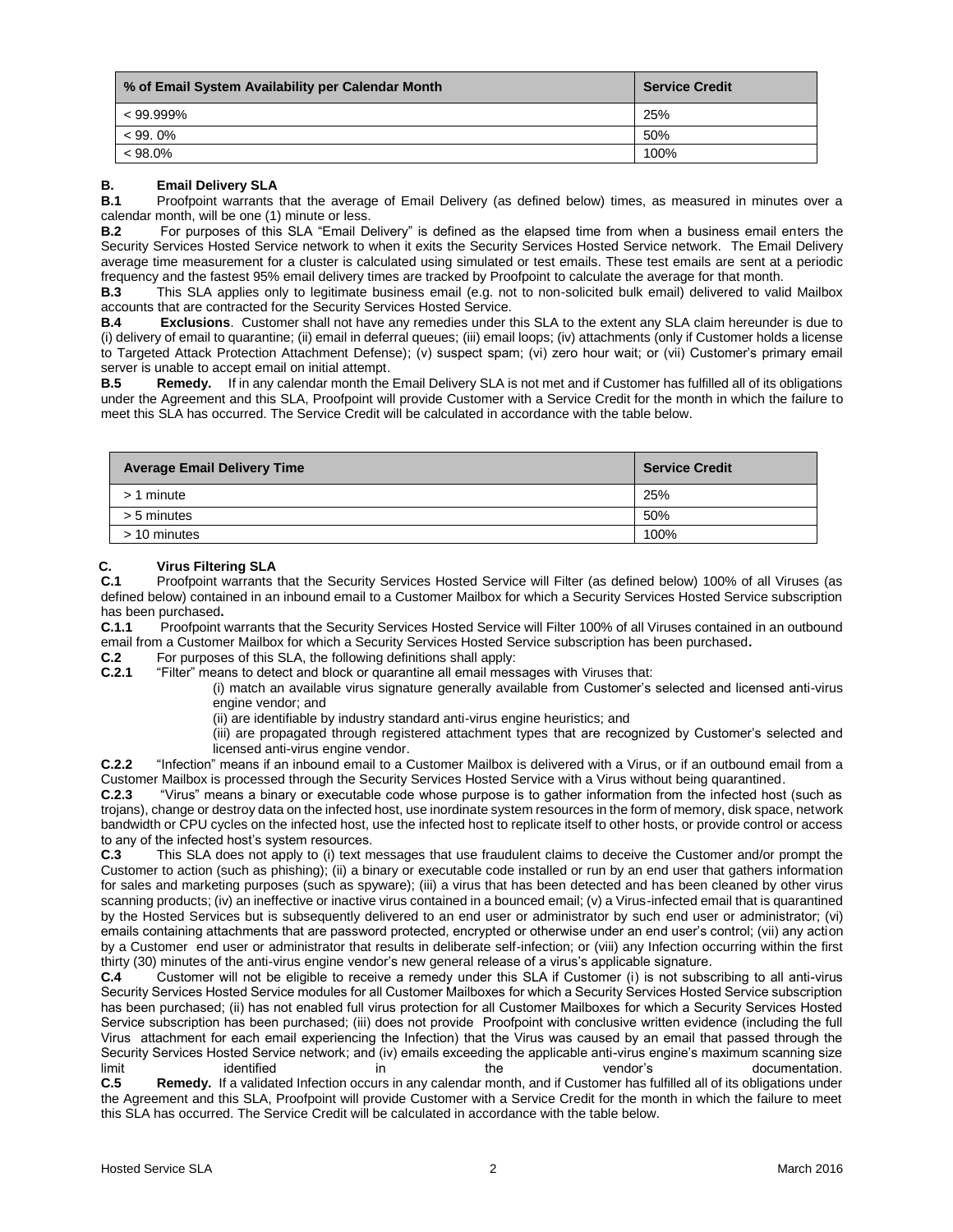| Number of validated infections that occurred during a month | <b>Service Credit</b> |
|-------------------------------------------------------------|-----------------------|
| 1 to 3 Validated Occurrences                                | 25%                   |
| 4 or more Validated Occurrences                             | 50%                   |
|                                                             |                       |

## **D.** Spam Inbound Effectiveness SLA<br>**D.1** Proofpoint warrants that the Security

Proofpoint warrants that the Security Services Hosted Service will detect 99% of inbound spam in each calendar month. **D.2** This SLA does not apply to false negatives to invalid Mailboxes. Additionally, this SLA applies only to spam messages processed through Proofpoint's Security Services Hosted Services and does not apply to email sent from users or domains that have been safelisted or whitelisted by Customer within the Security Services Hosted Service.

**D.3** Proofpoint will make a good faith estimation of the spam capture rate based on the regular and prompt submission to the Security Services Hosted Service support center of all false negatives to report spam missed by Security Services Hosted Service.<br>D.4

Proofpoint will estimate the percentage of spam detected by the Security Services Hosted Service by dividing the number of spam emails identified by the Security Services Hosted Service as recorded in the Security Services Hosted Service report logs by all spam emails sent to Customer. Proofpoint will estimate all spam emails sent to Customer by adding the number of spam messages (false negatives) missed by the Security Services Hosted Service and reported to the Security Services Hosted Service support team to the number of spam emails detected by the Security Services Hosted Service.

**D.5 Remedy.** If the Security Services Hosted Service detects less than 99% of inbound spam in any calendar month, and if Customer has fulfilled all of its obligations under the Agreement and this SLA, Proofpoint will provide Customer with a Service Credit for the month in which the failure to meet this SLA has occurred. The Service Credit will be calculated in accordance with the table below.

| If monthly average spam capture rate is | <b>Service Credit</b> |
|-----------------------------------------|-----------------------|
| < 99%                                   | 25%                   |
| < 98%                                   | 50%                   |
| < 95%                                   | 100%                  |

#### **E. Spam Outbound Effectiveness SLA**

**E.1** Proofpoint warrants that the Security Services Hosted Service will detect 95% of outbound spam in each calendar month.

**E.2** This SLA does not apply to false negatives to invalid Mailboxes. Additionally, this SLA applies only to spam messages processed through Proofpoint's Security Services Hosted Services and does not apply to email sent from users or domains that have been safelisted or whitelisted by Customer within the Security Services Hosted Service.

**E.3** Proofpoint will make a good faith estimation of the spam capture rate based on the regular and prompt submission to the Security Services Hosted Service support center of all false negatives to report spam missed by Security Services Hosted Service.

**E.4** Proofpoint will estimate the percentage of spam detected by the Security Services Hosted Service by dividing the number of outbound spam emails identified by the Security Services Hosted Service as recorded in the Security Services Hosted Service report logs by all outbound emails sent from the Customer through the Security Services Hosted Service. Proofpoint will calculate the total number of emails sent from the Customer through the Security Services Hosted Service in each calendar month.

**E.5 Remedy.** If the Security Services Hosted Service detects less than 95% of outbound spam in any calendar month, and if Customer has fulfilled all of its obligations under the Agreement and this SLA, Proofpoint will provide Customer with a Service Credit for the month in which the failure to meet this SLA has occurred. The Service Credit will be calculated in accordance with the table below.

| If monthly average spam capture rate is | <b>Service Credit</b> |
|-----------------------------------------|-----------------------|
| < 95%                                   | 25%                   |
| < 93%                                   | 50%                   |
| $< 90\%$                                | 100%                  |

# **F.** False Positive SLA<br>**F.1** Proofpoint warrants

**F.1** Proofpoint warrants that the ratio of legitimate business email incorrectly identified as spam by the Security Services Hosted Service to all email (inbound and outbound) processed by the Security Services Hosted Service for Customer in any calendar month will not be greater than 1:350,000.<br>**F.2** Proofpoint will make a good faith estimation

**F.2** Proofpoint will make a good faith estimation of the false positive ratio based on evidence timely supplied by Customer.<br>**F.3** This SLA does not apply to (i) bulk, personal, or pornographic email: (ii) emails containi **F.3** This SLA does not apply to (i) bulk, personal, or pornographic email; (ii) emails containing a majority of non-English

language content; or (iii) emails blocked by a policy rule, reputation filtering, or SMTP connection filtering<br>**F.4 Remedy.** If Proofpoint does not meet this SLA in any calendar month, and if Customer has fulfill **Remedy.** If Proofpoint does not meet this SLA in any calendar month, and if Customer has fulfilled all of its obligations under the Agreement and this SLA, Proofpoint will provide Customer with a Service Credit for the month in which the failure to meet this SLA has occurred. The Service Credit will be calculated in accordance with the table below.

| <b>False Positive Ratio in a Calendar Month</b><br><b>Service Credit</b> |  |
|--------------------------------------------------------------------------|--|
|--------------------------------------------------------------------------|--|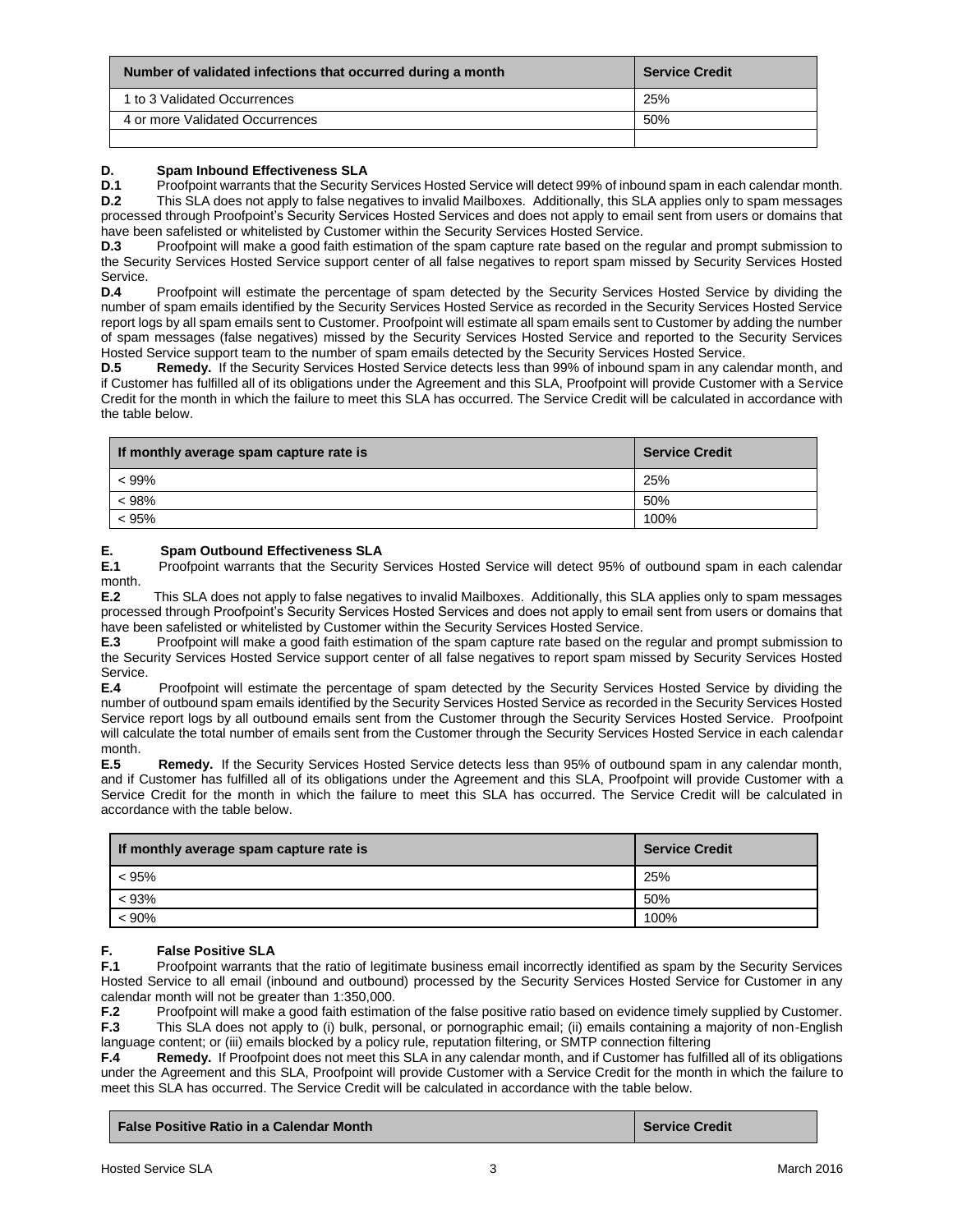| 1:350,000 | 25%  |
|-----------|------|
| >1:50,000 | 50%  |
| 1:1,000   | 100% |

## **G. Proofpoint Key Service ("PKS") System Availability SLA**

**G.1** Proofpoint warrants at least 99.999% PKS System Availability to Customer to access existing encryption keys (e.g. PKS shall not be unavailable more than 26 seconds per month) during each calendar month, excluding Scheduled Maintenance Window and Emergency Maintenance). "System Availability" means the percentage of total time during which PKS is available to Customer, excluding Scheduled Maintenance Window and Emergency Maintenance."

**G.2 Remedy.** If PKS System Availability is less than 99.999%, and if Customer has fulfilled all of its obligations under the Agreement and this SLA, Proofpoint will provide Customer with a Service Credit for the month in which the failure to meet this PKS System Availability SLA has occurred. The Service Credit will be calculated in accordance with the table below.

| % of PKS System Availability per Calendar Month | <b>Service Credit</b> |
|-------------------------------------------------|-----------------------|
| $< 99.999\%$                                    | 25%                   |
| $< 99.0\%$                                      | 50%                   |
| $< 98.0\%$                                      | 100%                  |

**3. PKS HOSTED SERVICE SLAs.** The following SLAs apply if PKS is used in conjunction with the Security Appliance Software:

### **A. PKS System Availability SLA**

**A.1** Proofpoint warrants at least 99.999% PKS System Availability to Customer to access existing encryption keys (e.g. PKS shall not be unavailable more than 26 seconds per month) during each calendar month, excluding Scheduled Maintenance Window and Emergency Maintenance). "System Availability" means the percentage of total time during which PKS is available to Customer, excluding Scheduled Maintenance Window and Emergency Maintenance.

**A.2 Remedy.** If PKS System Availability is less than 99.999%, and if Customer has fulfilled all of its obligations under the Agreement and this SLA, Proofpoint will provide Customer with a Service Credit for the month in which the failure to meet this PKS System Availability SLA has occurred. The Service Credit will be calculated in accordance with the table below.

| % of PKS System Availability per Calendar Month | <b>Service Credit</b> |
|-------------------------------------------------|-----------------------|
| $< 99.999\%$                                    | 25%                   |
| $< 99.0\%$                                      | 50%                   |
| $< 98.0\%$                                      | 100%                  |

## **4. EMAIL ARCHIVING HOSTED SERVICE SLAs.** The following SLAs apply to the Email Archiving Hosted Service. **A. SYSTEM AVAILABILITY SLA**

**A.1** Proofpoint warrants at least 99.9% Email Archiving Hosted Service System Availability to Customer to access existing archived data (e.g. the Email Archiving Hosted Service shall not be unavailable more than 43 minutes per month) during each calendar month, excluding Scheduled Downtime and Emergency Maintenance). "System Availability" means the percentage of total time during which Email Archiving Hosted Service System is available to Customer, excluding Scheduled Maintenance Window and Emergency Maintenance.

**A2. Remedy.** If the Email Archiving Hosted Service System Availability is less than 99.9%, and if Customer has fulfilled all of its obligations under the Agreement and this SLA, Proofpoint will provide Customer with a Service Credit for the month in which the failure to meet this SLA has occurred. The Service Credit will be calculated in accordance with the table below.

| % of Email Archiving Hosted Service Availability per Calendar Month | <b>Service Credit</b> |
|---------------------------------------------------------------------|-----------------------|
| $< 99.9\%$                                                          | 10%                   |
| $< 99.0\%$                                                          | 15%                   |
| $< 95.0\%$                                                          | 25%                   |

## **B. SEARCH PERFORMANCE SLA**<br>**B.1** Provided Customer has purchase

**B.1** Provided Customer has purchased the Email Archiving Hosted Service real-time search option, Proofpoint warrants that the median of Email Archiving Hosted Service search requests executed within a given calendar month will occur within 20 seconds or less.

**B.2** For purposes of this SLA search time refers to the elapsed time from when the Email Archiving Hosted Service datacenter receives the search request to the time at which the Email Archiving Hosted Service is ready to return result information to the Email Archiving Hosted Service Appliance.

**B.3** This SLA applies only to end-user driven search activities and not those initiated by automated systems.

**B.4** This SLA applies only to calendar months in which the customer has performed greater than 250 searches.

**B.5 Remedy.** If in any calendar month the Search Performance SLA is not met and if Customer has fulfilled all of its obligations under the Agreement and this SLA, Proofpoint will provide Customer with a Service Credit for the month in which the failure to meet this SLA has occurred. The Service Credit will be calculated in accordance with the table below.